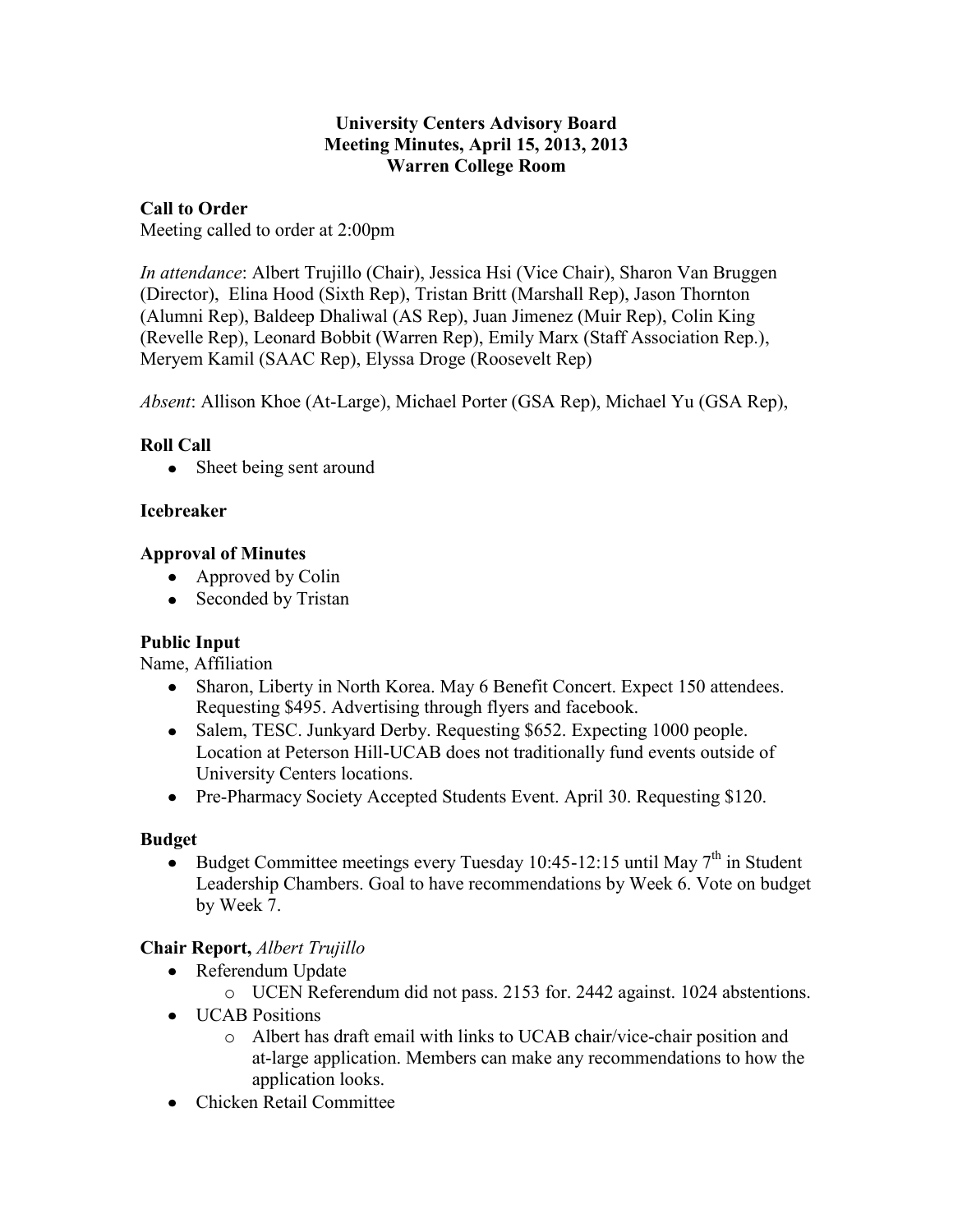- o Send out a doodle for chicken retail committee meeting.
- Standardized Meeting Time
	- o Open to discussion for creating standardized meeting time to ensure members are engaged in budget meeting discussions. Send time as addition to charter in A.S. and GSA.

#### **Vice-Chair Report,** *Jessica Hsi*

- Space Allocation Update
	- o Application for space allocations go out tomorrow. Emails go out today or tomorrow. And another on when the deadline is. Final one of results going out.
	- o If anyone has time after meeting, please stay to discuss some space allocation things

#### **Director Report,** *Sharon VanBruggen*

- The Loft furniture
	- o Remove broken chairs and shift seating around of Loft.
- Air handler project
	- o One of the handlers gone out and repair beginning this year.

#### **New Business**

- Tech Fee Subsidy Balance: \$1125
	- o Albert: Whether more money should be allocated to tech fee subsidies.
	- o Leonard: Not that large of a problem of allocating more, since this is not the main cause of the deficit.
	- o Tristan: We need to tighten our belt. Question is whether student orgs should be subsidized?
	- o Meryem: Should not view as enterprise, we should be helping student orgs.
	- o Leonard: This is not a large amount of money, literally pennies.
	- o Tristan: We don't want to charge students more fees, but the referendum didn't pass. We have to explore other options.
	- o Colin: How would more money for tech subsides affect other parts of UCEN budget?
	- o Sharon: Question for UCAB is should there be a larger deficit or a smaller deficit?
	- o Meryem: Not increasing the tech fee subsidy will significantly affect student life, particularly graduation ceremonies.
	- o Leonard: We should start cutting things on the larger side of the budget not the smaller parts like tech subsidies.
	- o Colin: We are looking at the budget as a whole in the budget committee. Fair to match what tech subsidies budget last year.
	- o Tristan: If the allocated amount this year was an average of the past three years, why was it not reflective?
	- o Emily: More orgs and events each year.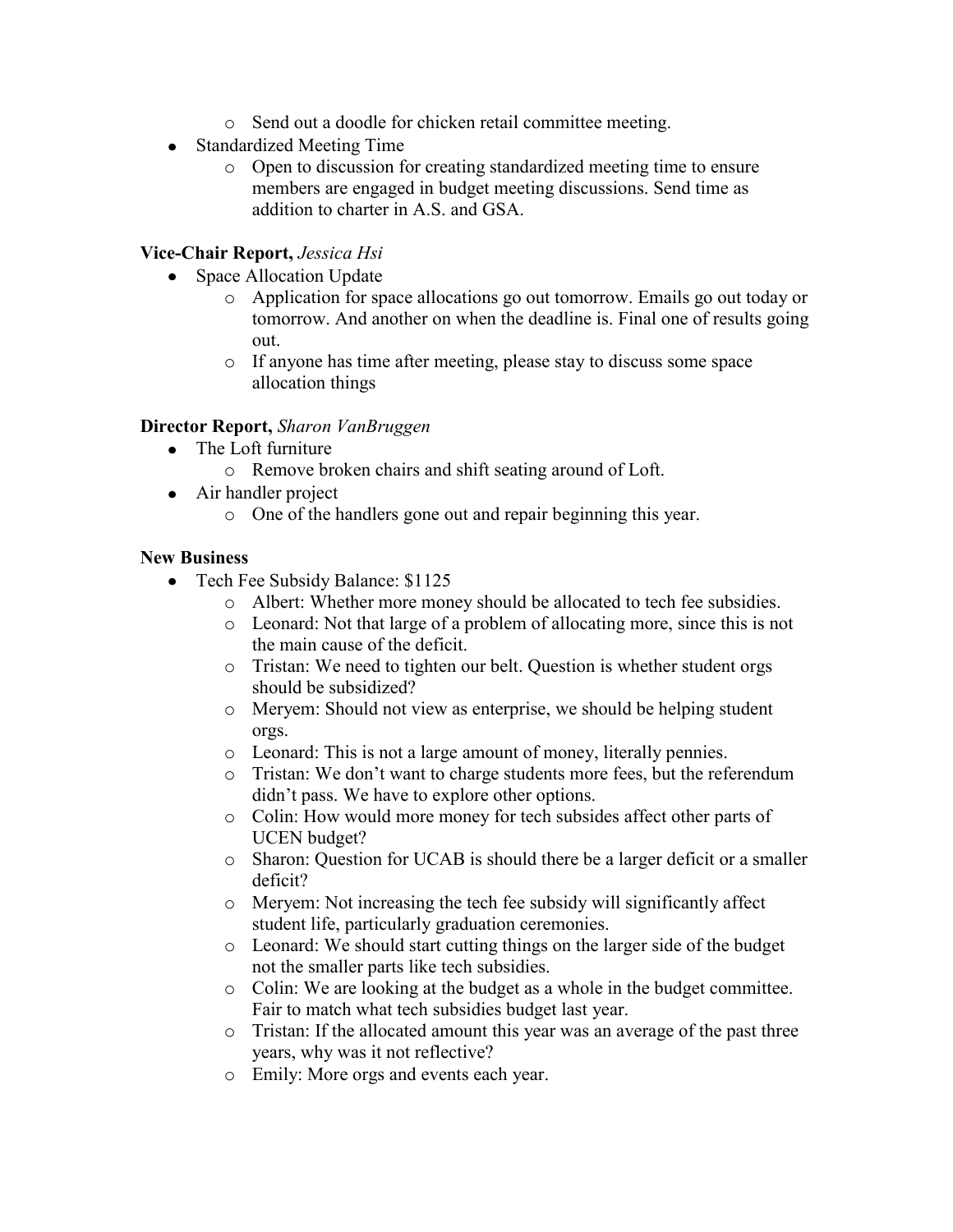- o Jessica: Also more orgs asking for more money. Make criteria stricter for application.
- o Emily: Orgs should know information since many orgs inform A.S. this quarter of events in Fall Quarter.
- o Tristan: We stated in last meeting of Winter Quarter that student orgs should know running out of money, but not actually extend it.
- o Colin: Extend budget now and make graduations as line items.
- o Sharon: Bigger question for the budget committee to explore.
- o Elyssa: Make line item for previously allotted graduations right now.
- o Colin: in sending out email to student orgs, clarify if coming in for graduation.
- Junkyard Derby. Tristan moves to fund for \$0. Elyssa seconds. Not in UCEN.
- Pre-Pharmacy Society. Tristan moves to fund for \$0. Elyssa seconds. Not in UCEN.
- LINK Benefit Concert. Jessica moves to fund for \$375. Elyssa seconds.
- Alpha Phi Omega. Elyssa moves to fund for \$500. Jessica seconds.

# **Old Business**

- Veterans Resource Center
	- o Emily: Doing a layout for space to see needs of VRC before voting on it.
	- o Tristan: Any firm information on Soft Reserves and optometry yet?
		- Sharon: No firm information yet. Teal line based on split of space in Soft Reserves and VRC.
	- o Colin: Soft Reserves won't really lose business wherever it is. Optometry place in first floor would be better served by more foot traffic.
	- o Tristan: Uncomfortable voting on it if Soft Reserves not going to move.
	- o Colin: Allocation still allows for other things to go in to potential space if Soft Reserves does not want to move.
	- o Sharon: Can vote on assigning amount of space. And then another vote on specific layout.
	- o Emily: Get Veterans to come in to see what their needs are.
	- o Tristan: Don't want to make decision if bottom floor won't go filled and could possibly be used by student orgs.
	- o Sharon: If student orgs would go in first floor space, then construction would be needed.
	- o Colin: Have discussion about what soft reserves need, so better space allocation.
	- o Emily: If their goal is to reduce rent, then the smaller space might be better.
	- o Vote on having Veteran Resource Center:
		- $\blacksquare$  Yes: 10
		- $\blacksquare$  No: 0
		- $\blacksquare$  Abstain: 1

# **Member Reports**